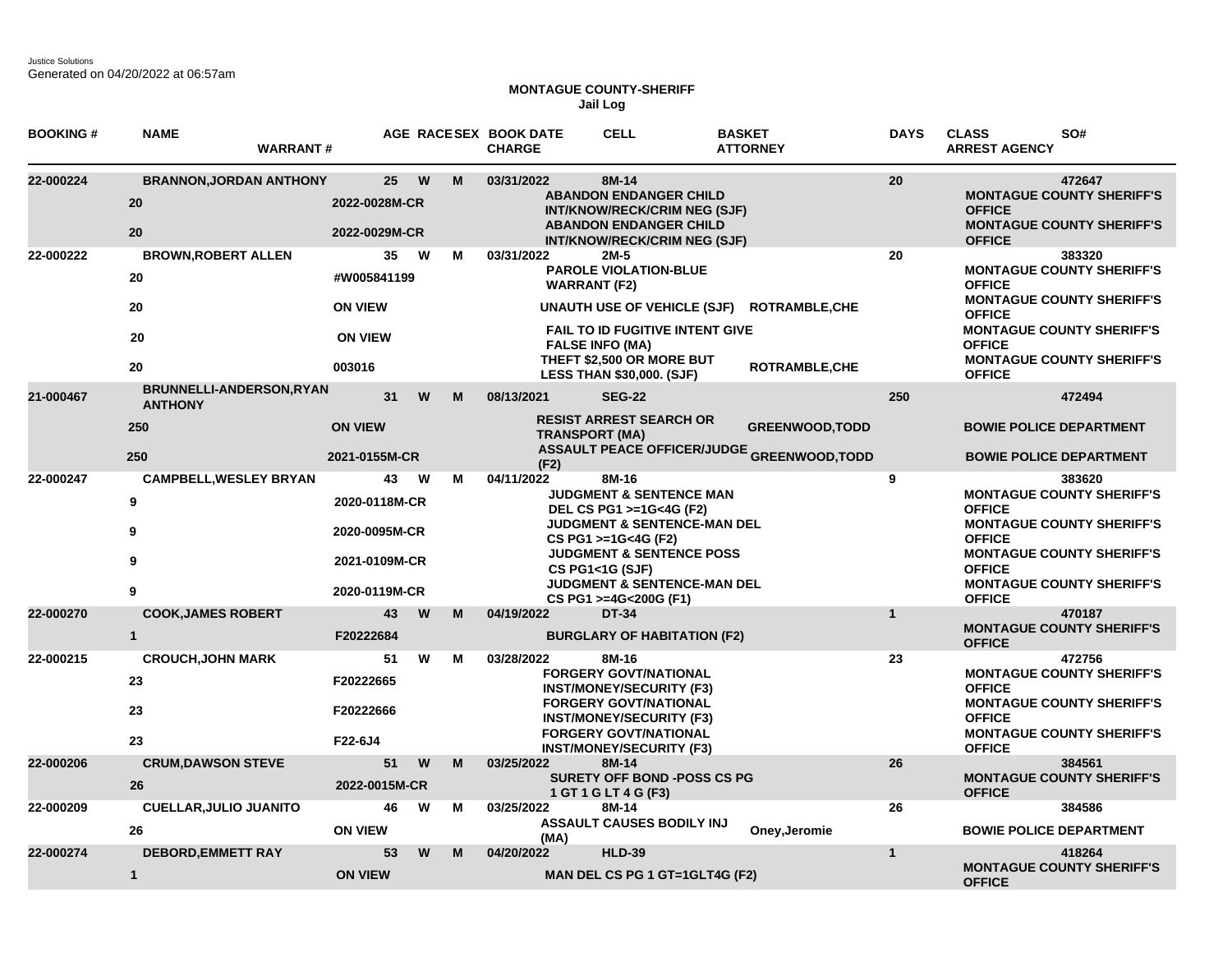| 22-000263 | DENSTITT, SHAWN WILLIAM            | 35                               | W             | М | 04/15/2022                                                                                                                                                                          | 2M-4                                                                                           | 5                                                                                     | 384982                                                             |  |
|-----------|------------------------------------|----------------------------------|---------------|---|-------------------------------------------------------------------------------------------------------------------------------------------------------------------------------------|------------------------------------------------------------------------------------------------|---------------------------------------------------------------------------------------|--------------------------------------------------------------------|--|
|           | 5                                  | CF-2022-196                      |               |   |                                                                                                                                                                                     | <b>ENGAGING IN ORGANIZED</b><br><b>CRIMINAL ACTIVITY-ASSAULT</b><br><b>BODILY INJURY (SJF)</b> |                                                                                       | <b>MONTAGUE COUNTY SHERIFF'S</b><br><b>OFFICE</b>                  |  |
| 22-000273 | DIFFENDERFER, JAMEY WADE           | 40                               | W             | M | 04/20/2022                                                                                                                                                                          | <b>SEG-26</b>                                                                                  | $\mathbf{1}$                                                                          | 455440                                                             |  |
|           | $\mathbf{1}$                       | <b>ON VIEW</b>                   |               |   |                                                                                                                                                                                     | <b>MAN DEL CS PG 1 GT=4GLT200G</b><br>(F1)                                                     |                                                                                       | <b>MONTAGUE COUNTY SHERIFF'S</b><br><b>OFFICE</b>                  |  |
|           | $\mathbf{1}$                       | <b>ON VIEW</b>                   |               |   |                                                                                                                                                                                     | <b>POSS DANGEROUS DRUG (MA)</b>                                                                |                                                                                       | <b>MONTAGUE COUNTY SHERIFF'S</b><br><b>OFFICE</b>                  |  |
|           | $\mathbf{1}$                       | <b>ON VIEW</b>                   |               |   |                                                                                                                                                                                     | POSS CS PG 3 LT 28G (MA)                                                                       |                                                                                       | <b>MONTAGUE COUNTY SHERIFF'S</b><br><b>OFFICE</b>                  |  |
|           | $\mathbf 1$                        | <b>ON VIEW</b>                   |               |   | POSS MARIJ LT2OZ (MB)                                                                                                                                                               |                                                                                                | <b>MONTAGUE COUNTY SHERIFF'S</b><br><b>OFFICE</b><br><b>MONTAGUE COUNTY SHERIFF'S</b> |                                                                    |  |
|           | $\mathbf{1}$                       | <b>ON VIEW</b>                   |               |   |                                                                                                                                                                                     | POSS CS PG 1 GT=4GLT200G (F2)                                                                  |                                                                                       | <b>OFFICE</b>                                                      |  |
| 22-000272 | DIFFENDERFER, MARGIE RUTH          | 65                               | W             | F | 04/20/2022                                                                                                                                                                          | <b>SEG-25</b>                                                                                  | $\mathbf 1$                                                                           | 385123                                                             |  |
|           | $\mathbf{1}$                       | <b>ON VIEW</b>                   |               |   |                                                                                                                                                                                     | MAN DEL CS PG 1 GT=1GLT4G (F2)                                                                 |                                                                                       | <b>MONTAGUE COUNTY SHERIFF'S</b><br><b>OFFICE</b>                  |  |
| 22-000203 | <b>DONOHUE, AMBER DISIREE</b>      | 43                               | W             | F | 03/23/2022                                                                                                                                                                          | <b>FEM-44</b><br>FTA-SOB-POSS CS PG 1 LT1G                                                     | 28                                                                                    | 472286<br><b>MONTAGUE COUNTY SHERIFF'S</b>                         |  |
|           | 28                                 | 2021-0115M-CR                    |               |   | (SJF)                                                                                                                                                                               |                                                                                                |                                                                                       | <b>OFFICE</b>                                                      |  |
| 22-000223 | <b>GALE, CKIERRA RAE</b>           | 39                               | W             | F | 03/31/2022                                                                                                                                                                          | <b>FEM-43</b>                                                                                  | 20                                                                                    | 472244                                                             |  |
|           | 20                                 | 2020-0122M-CR                    |               |   |                                                                                                                                                                                     | <b>MTP W/ ADJ OF GUILT ASSAULT</b><br><b>FAMILY/HOUSEHOLD MEMBER</b><br>PREV CONV IAT (F3)     |                                                                                       | <b>MONTAGUE COUNTY SHERIFF'S</b><br><b>OFFICE</b>                  |  |
| 22-000131 | <b>HALL, CAMERON CLAY</b>          | 30                               | W             | M | 02/22/2022                                                                                                                                                                          | 8M-16                                                                                          | 57                                                                                    | 451917                                                             |  |
|           | 57                                 | 2019-0071M-CR                    |               |   | BURGLARY OF HABITATION (F2) HALL, CAMERON                                                                                                                                           |                                                                                                |                                                                                       | <b>MONTAGUE COUNTY SHERIFF'S</b><br><b>OFFICE</b>                  |  |
|           | 57                                 | 2019-0071M-CR                    |               |   |                                                                                                                                                                                     | <b>MOTION TO PROCEED ADJ OF</b><br><b>GUILT-BURGLARY OF HABITATION HALL, CAMERON</b><br>(F2)   |                                                                                       | <b>MONTAGUE COUNTY SHERIFF'S</b><br><b>OFFICE</b>                  |  |
| 22-000244 | <b>HAWTHORNE, JAMES MATTHEW</b>    | 32                               | W             | М | 04/07/2022                                                                                                                                                                          | 8M-16                                                                                          | 13                                                                                    | 417298                                                             |  |
|           | 13<br>13                           | <b>ON-VIEW</b><br><b>ON-VIEW</b> |               |   |                                                                                                                                                                                     | <b>PUBLIC INTOXICATION (MC)</b><br><b>ESCAPE FROM CUSTODY (MA)</b>                             | <b>COLE, TIM</b>                                                                      | <b>NOCONA POLICE DEPARTMENT</b><br><b>NOCONA POLICE DEPARTMENT</b> |  |
|           | 13                                 | <b>ON-VIEW</b>                   | 2017-0169M-CR |   | <b>RESIST ARREST SEARCH OR</b><br><b>TRANSPORT (MA)</b><br><b>MTR COMM SUPERV - BURGLARY</b><br>OF HABITATION (F2)<br><b>ASSAULT AGAINST ELDERLY OR</b><br>DISABLED INDIVIDUAL (MA) | <b>COLE, TIM</b><br><b>COLE, TIM</b>                                                           | <b>NOCONA POLICE DEPARTMENT</b>                                                       |                                                                    |  |
|           | 13                                 |                                  |               |   |                                                                                                                                                                                     |                                                                                                | <b>MONTAGUE COUNTY SHERIFF'S</b><br><b>OFFICE</b>                                     |                                                                    |  |
|           | 13                                 | M20222168                        |               |   |                                                                                                                                                                                     |                                                                                                | <b>MONTAGUE COUNTY SHERIFF'S</b><br><b>OFFICE</b>                                     |                                                                    |  |
|           | 13                                 | F20222680                        |               |   |                                                                                                                                                                                     | <b>AGG ASSAULT CAUSES SERIOUS COLE,TIM</b><br><b>BODILY INJ (F2)</b>                           |                                                                                       | <b>MONTAGUE COUNTY SHERIFF'S</b><br><b>OFFICE</b>                  |  |
|           | 13                                 | M20222169                        |               |   | SURETY OFF BOND - DLWI W/ PREV<br><b>CONVICTION/SUSPENSION W/O</b><br><b>FINANCIAL RESPONSIBILTY (MB)</b>                                                                           |                                                                                                |                                                                                       | <b>MONTAGUE COUNTY SHERIFF'S</b><br><b>OFFICE</b>                  |  |
|           | 13                                 | 2017-0171M-CR                    |               |   | <b>MTR - BURGLARY OF HABITATION</b><br>(F2)                                                                                                                                         |                                                                                                |                                                                                       | <b>MONTAGUE COUNTY SHERIFF'S</b><br><b>OFFICE</b>                  |  |
| 21-000295 | HERNANDEZ, OSCAR ALFREDO           | 26                               | H             | M | 05/21/2021                                                                                                                                                                          | $1M-47$                                                                                        | 334                                                                                   | 469754                                                             |  |
|           | 334                                | F2021568                         |               |   |                                                                                                                                                                                     | <b>SOB - SEXUAL ASSAULT IN</b><br><b>DISASTER AREA (F1)</b>                                    | <b>ODOM, LANHON</b>                                                                   | <b>TEXAS DEPARTMENT OF PUBLIC</b><br><b>SAF</b>                    |  |
|           | 334                                | PRL2105000127                    |               |   |                                                                                                                                                                                     | ICE HOLD ()                                                                                    | <b>ODOM, LANHON</b>                                                                   | <b>TEXAS DEPARTMENT OF PUBLIC</b><br><b>SAF</b>                    |  |
| 22-000145 | <b>HILLIARD, DAVID BURNS</b><br>51 | 60<br>2021-0122M-CR              | W             | М | 02/28/2022                                                                                                                                                                          | 8M-14<br><b>FAILURE TO APPEAR-BURG OF</b>                                                      | 51                                                                                    | 387350<br><b>MONTAGUE COUNTY SHERIFF'S</b>                         |  |
|           | 51                                 | 17943-01                         |               |   | HAB (SJF)<br><b>PUBLIC INTOX (MC)</b>                                                                                                                                               |                                                                                                |                                                                                       | <b>OFFICE</b>                                                      |  |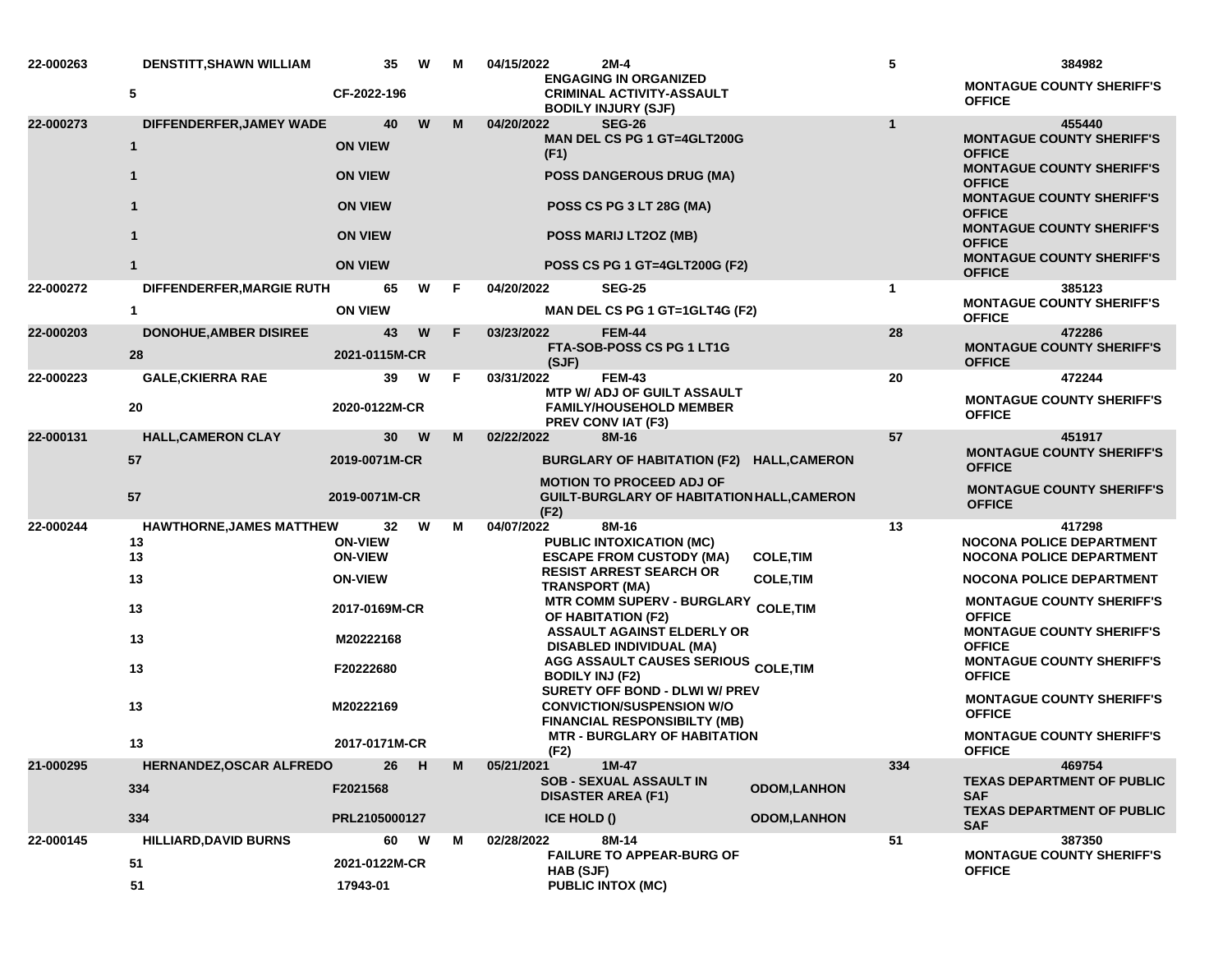|                        |                                                                                        |                                                                                                    |        |        |                                                                                                                                                                                                                                                                                                                                                                                                                                                             |                                                                         |         | <b>MONTAGUE COUNTY SHERIFF'S</b>                                                                                                                                                                                                                                                                                                                                                                    |
|------------------------|----------------------------------------------------------------------------------------|----------------------------------------------------------------------------------------------------|--------|--------|-------------------------------------------------------------------------------------------------------------------------------------------------------------------------------------------------------------------------------------------------------------------------------------------------------------------------------------------------------------------------------------------------------------------------------------------------------------|-------------------------------------------------------------------------|---------|-----------------------------------------------------------------------------------------------------------------------------------------------------------------------------------------------------------------------------------------------------------------------------------------------------------------------------------------------------------------------------------------------------|
| 22-000258<br>22-000212 | <b>HUNEKE, JIMMY LEE</b><br>6<br>6<br>6<br>6<br>6<br>6<br><b>KNOWLES, THOMAS MYRON</b> | 25<br>CF-2022-189<br>CF-2022-190<br>CF-2022-191<br>CF-2022-192<br>CF-2022-193<br>CF-2022-194<br>34 | W<br>W | M<br>м | 04/14/2022<br>$2M-11$<br>POSS OR PROMOTION OF CHILD<br><b>PORNOGRAPHY (F3)</b><br>POSS OR PROMOTION OF CHILD<br><b>PORNOGRAPHY (F2)</b><br><b>POSS OR PROMOTION OF CHILD</b><br><b>PORNOGRAPHY (F3)</b><br><b>POSS OR PROMOTION OF CHILD</b><br><b>PORNOGRAPHY (F2)</b><br>POSS OR PROMOTION OF CHILD<br><b>PORNOGRAPHY (F3)</b><br><b>POSS OR PROMOTION OF CHILD</b><br><b>PORNOGRAPHY (F3)</b><br>03/26/2022<br>8M-14<br><b>MAN DEL CS PG 1 GT=1GLT4G</b> |                                                                         | 6<br>25 | <b>OFFICE</b><br>469445<br><b>MONTAGUE COUNTY SHERIFF'S</b><br><b>OFFICE</b><br><b>MONTAGUE COUNTY SHERIFF'S</b><br><b>OFFICE</b><br><b>MONTAGUE COUNTY SHERIFF'S</b><br><b>OFFICE</b><br><b>MONTAGUE COUNTY SHERIFF'S</b><br><b>OFFICE</b><br><b>MONTAGUE COUNTY SHERIFF'S</b><br><b>OFFICE</b><br><b>MONTAGUE COUNTY SHERIFF'S</b><br><b>OFFICE</b><br>423250<br><b>MONTAGUE COUNTY SHERIFF'S</b> |
|                        | 25<br>25<br>25<br>25                                                                   | <b>ON VIEW</b><br><b>ON VIEW</b><br>1707344D<br>F20222675                                          |        |        | (F2)<br><b>RESIST ARREST SEARCH OR</b><br><b>TRANSPORT (MA)</b><br>POSS CS PG 1/1-B LT 1G (SJF)<br><b>FAIL TO COMPLY SEX OFF DUTY</b><br>TO REG LIFE/90 DAY (F2)                                                                                                                                                                                                                                                                                            | <b>RENFRO,ZACHARY</b><br><b>RENFRO, ZACHARY</b><br>RENFRO, ZACHARY,     |         | <b>OFFICE</b><br><b>MONTAGUE COUNTY SHERIFF'S</b><br><b>OFFICE</b><br><b>MONTAGUE COUNTY SHERIFF'S</b><br><b>OFFICE</b><br><b>MONTAGUE COUNTY SHERIFF'S</b><br><b>OFFICE</b>                                                                                                                                                                                                                        |
| 22-000249              | <b>LEMONS, DANIEL DEWAYNE</b><br>8<br>8                                                | 36<br><b>ON VIEW</b><br><b>ON VIEW</b>                                                             | W      | M      | 04/12/2022<br><b>TRS-48</b><br>POSS CS PG 1 LT1G (SJF)<br>POSS CS PG 3 LT 28G (MA)                                                                                                                                                                                                                                                                                                                                                                          |                                                                         | 8       | 444371<br><b>BOWIE POLICE DEPARTMENT</b><br><b>BOWIE POLICE DEPARTMENT</b>                                                                                                                                                                                                                                                                                                                          |
| 22-000254              | <b>LIRA, MIGUEL ANGEL</b><br>6                                                         | 38<br>2021-0013M-CR                                                                                | н      | м      | 04/14/2022<br><b>TRS-48</b><br><b>MTR COMMUNITY</b><br><b>SUPERVISION-POSS CS PG 1 LT1G</b><br>(SJF)                                                                                                                                                                                                                                                                                                                                                        |                                                                         | 6       | 469884<br><b>MONTAGUE COUNTY SHERIFF'S</b><br><b>OFFICE</b>                                                                                                                                                                                                                                                                                                                                         |
| 22-000239              | <b>MCCLAIN, MISSY RENEE</b><br>15                                                      | 42<br><b>ON VIEW</b>                                                                               | W      | F      | 04/05/2022<br><b>FEM-44</b><br><b>UNLAWFUL RESTRAINT (MA)</b>                                                                                                                                                                                                                                                                                                                                                                                               |                                                                         | 15      | 458866<br><b>BOWIE POLICE DEPARTMENT</b>                                                                                                                                                                                                                                                                                                                                                            |
| 22-000228              | <b>MINYARD, RICHARD LAWRENCE</b><br>19                                                 | 29<br>2021-0200M-CR                                                                                | W      | M      | 04/01/2022<br>2M-4<br><b>FAILURE TO APPEAR</b><br>POSSESSION OF CS PG 1G LT 4 ()                                                                                                                                                                                                                                                                                                                                                                            | ALLEN,LAUREN                                                            | 19      | 472381<br><b>MONTAGUE COUNTY SHERIFF'S</b><br><b>OFFICE</b>                                                                                                                                                                                                                                                                                                                                         |
| 21-000744              | <b>MONEY, WESLEY FRANKLIN</b><br>112<br>112<br>$112$<br>112<br>112                     | 25<br><b>ON VIEW</b><br><b>ON VIEW</b><br><b>ON VIEW</b><br><b>ON VIEW</b><br>2021-0142M-CR        | W      | M      | 12/29/2021<br>8M-16<br><b>EVADING ARREST DETENTION</b><br>(MA)<br><b>POSS STOLEN PROP(THEFT PROP</b><br>\$100-\$750) (MB)<br><b>FRAUD USE/POSS IDENTIFYING</b><br>INFO # ITEMS 5LT10 (F3)<br><b>POSS DANGEROUS DRUG (MA)</b><br><b>CAPIAS/MTP-POSS CS PG 1 LT1G</b><br>(SJF)                                                                                                                                                                                | <b>JORDAN, COLLIN</b><br><b>JORDAN, COLLIN</b><br><b>JORDAN, COLLIN</b> | 112     | 471337<br><b>BOWIE POLICE DEPARTMENT</b><br><b>BOWIE POLICE DEPARTMENT</b><br><b>BOWIE POLICE DEPARTMENT</b><br><b>BOWIE POLICE DEPARTMENT</b><br><b>BOWIE POLICE DEPARTMENT</b>                                                                                                                                                                                                                    |
| 22-000022              | <b>NEISS, JERRY ALAN</b><br>98                                                         | 35<br>F20212625                                                                                    | W      | М      | 01/12/2022<br>1M-46<br>FAIL TO COMPLY SEX OFF DUTY<br>TO REG LIFE/ANNUAL (F3)                                                                                                                                                                                                                                                                                                                                                                               | <b>JORDAN, COLLIN</b>                                                   | 98      | 464970<br><b>MONTAGUE COUNTY SHERIFF'S</b><br><b>OFFICE</b>                                                                                                                                                                                                                                                                                                                                         |
| 22-000216              | <b>NEWSOME, SONIA DANN</b><br>23<br>23                                                 | 46<br>F20222667<br>F20222668                                                                       | W      | F      | 03/28/2022<br><b>FEM-43</b><br><b>FORGERY GOVT/NATIONAL</b><br><b>INST/MONEY/SECURITY (F3)</b><br><b>FORGERY GOVT/NATIONAL</b><br><b>INST/MONEY/SECURITY (F3)</b>                                                                                                                                                                                                                                                                                           | <b>MARSH, LEE ANN</b><br>Marsh, Lee Ann                                 | 23      | 472757<br><b>MONTAGUE COUNTY SHERIFF'S</b><br><b>OFFICE</b><br><b>MONTAGUE COUNTY SHERIFF'S</b><br><b>OFFICE</b>                                                                                                                                                                                                                                                                                    |
| 22-000259              | <b>OSBORNE, SAMUEL WILLIAM</b><br>6                                                    | 60 W<br>2019-0139M-CR                                                                              |        | M      | 04/14/2022<br>8M-16                                                                                                                                                                                                                                                                                                                                                                                                                                         |                                                                         | 6       | 469883                                                                                                                                                                                                                                                                                                                                                                                              |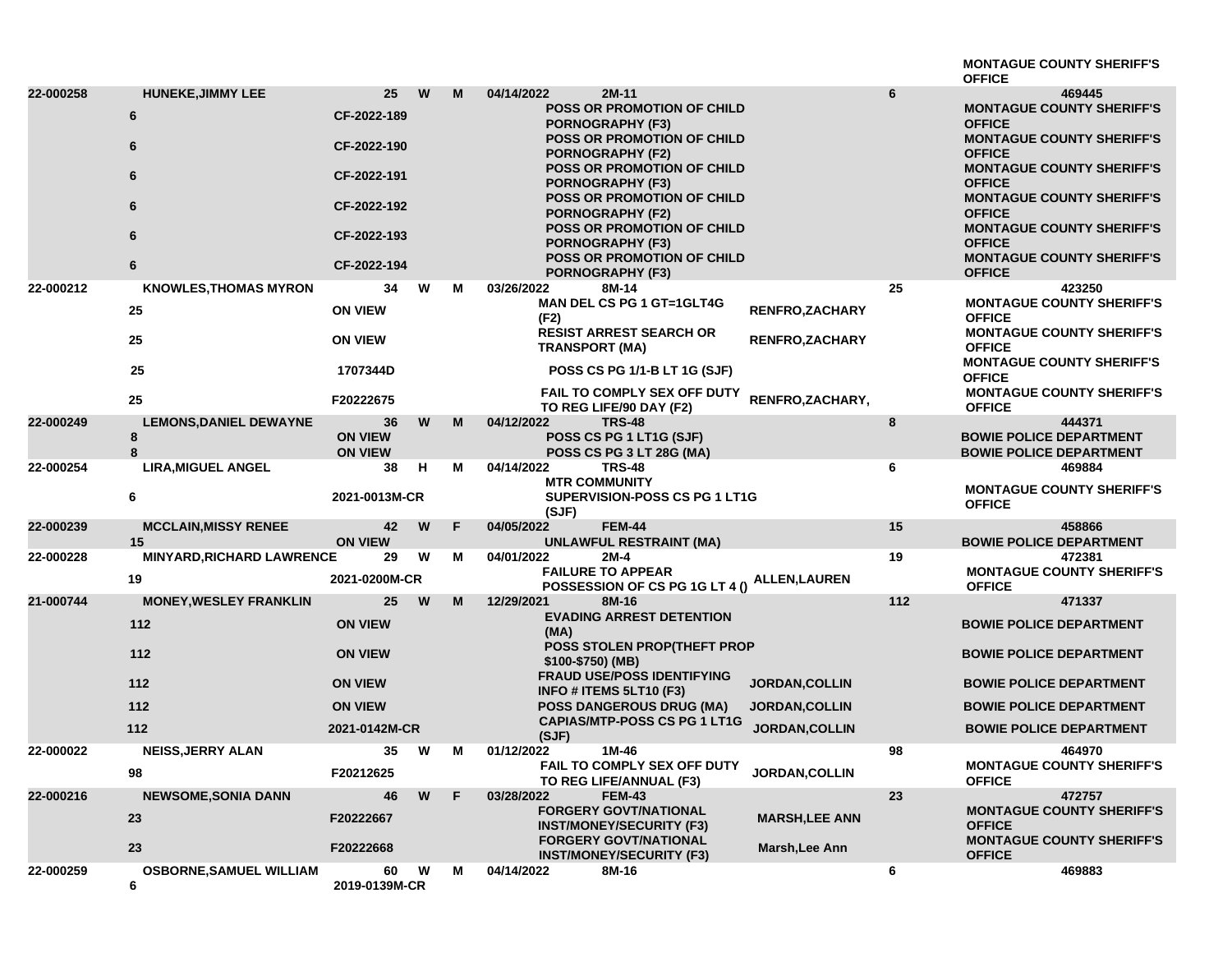|           |                                 |                      |        | <b>MTR DRIVING WHILE</b><br><b>INTOXICATED 3RD OR MORE IAT</b><br>(F3)                                                    |                        |     | <b>MONTAGUE COUNTY SHERIFF'S</b><br><b>OFFICE</b>                                     |
|-----------|---------------------------------|----------------------|--------|---------------------------------------------------------------------------------------------------------------------------|------------------------|-----|---------------------------------------------------------------------------------------|
| 22-000243 | <b>OWENS, ANGELA MICHELLE</b>   | 37                   | W<br>F | 04/06/2022<br><b>SEG-23</b>                                                                                               |                        | 14  | 458568                                                                                |
|           | 14                              | 2021-0040M-CR        |        | <b>FAILURE TO APPEAR DECLARING</b><br>BOND INSUFFICIENT UNAUTH USEROTRAMBLE, CHE<br>OF VEHICLE (SJF)                      |                        |     | <b>MONTAGUE COUNTY SHERIFF'S</b><br><b>OFFICE</b>                                     |
|           | 14                              | 2021-0067M-CR        |        | <b>FAILURE TO APPEAR-DECLARING</b><br><b>BOND INSUFFICIENT- POSS CS PG ROTRAMBLE, CHE</b><br>11LT 1 G DRUG FREE ZONE (F3) |                        |     | <b>MONTAGUE COUNTY SHERIFF'S</b><br><b>OFFICE</b>                                     |
|           | 14                              | 2021FW003085         |        | POSS CS PG 1 GT=1GLT4G (F3)                                                                                               |                        |     | <b>MONTAGUE COUNTY SHERIFF'S</b><br><b>OFFICE</b>                                     |
| 21-000266 | <b>SANDERS, LANE JOSEPH</b>     | 25                   | W<br>м | 05/07/2021<br>2M-11                                                                                                       |                        | 348 | 471332                                                                                |
|           | 348                             | 2020-0133M-CR        |        | MTP - POSS CS PG 1<br>GT=4GLT200G (F2)<br><b>MTP - EVADING ARREST</b>                                                     | <b>WILLIAMS, ROGER</b> |     | <b>BOWIE POLICE DEPARTMENT</b>                                                        |
|           | 348                             | 2020-0134M-CR        |        | <b>DETENTION W/VEH OR</b><br><b>WATERCRAFT (SJF)</b><br><b>RESIST ARREST SEARCH OR</b>                                    | Williams, Roger        |     | <b>BOWIE POLICE DEPARTMENT</b>                                                        |
|           | 348                             | <b>ON VIEW</b>       |        | <b>TRANSPORT (MA)</b>                                                                                                     | Williams, Roger        |     | <b>BOWIE POLICE DEPARTMENT</b>                                                        |
| 22-000257 | <b>SNIDER, KENNETH CHARLES</b>  | 44                   | W<br>М | 04/14/2022<br>8M-16                                                                                                       |                        | 6   | 392980<br><b>MONTAGUE COUNTY SHERIFF'S</b>                                            |
|           | 6                               | 2018-0219M-CR        |        | MTR - POSS CS PG 1 LT1G (SJF)                                                                                             |                        |     | <b>OFFICE</b>                                                                         |
|           | 6                               | 003020               |        | <b>SOB-POSS MARIJ LT2OZ (MB)</b>                                                                                          |                        |     | <b>MONTAGUE COUNTY SHERIFF'S</b><br><b>OFFICE</b>                                     |
|           | 6                               | <b>ON VIEW</b>       |        | <b>POSS CS PG 1 LT1G DRUG FREE</b><br>ZONE (F3)                                                                           |                        |     | <b>MONTAGUE COUNTY SHERIFF'S</b><br><b>OFFICE</b>                                     |
|           | 6                               | <b>ON VIEW</b>       |        | <b>DRIVING W/LIC INV W/PREV</b><br><b>CONV/SUSP/W/O FIN RES (MB)</b>                                                      |                        |     | <b>MONTAGUE COUNTY SHERIFF'S</b><br><b>OFFICE</b>                                     |
| 22-000026 | <b>STEWART, SILVER SHADOW</b>   | 25                   | W<br>М | 01/14/2022<br>8M-14                                                                                                       |                        | 96  | 469271<br><b>MONTAGUE COUNTY SHERIFF'S</b>                                            |
|           | 96                              | <b>ON VIEW</b>       |        | <b>MAN DEL CS PG 2 OR 2-A</b><br>GT=4GLT400G (F1)                                                                         | <b>JORDAN, COLLIN</b>  |     | <b>OFFICE</b><br><b>MONTAGUE COUNTY SHERIFF'S</b>                                     |
|           | 96                              | <b>ON VIEW</b>       |        | <b>POSS MARIJ GT4OZLT=5LBS (SJF) JORDAN,COLLIN</b>                                                                        |                        |     | <b>OFFICE</b>                                                                         |
|           | 96                              | <b>ON VIEW</b>       |        | THEFT PROP GT=\$2,500LT\$30K<br>(SJF)                                                                                     | JORDAN, COLIN          |     | <b>MONTAGUE COUNTY SHERIFF'S</b><br><b>OFFICE</b>                                     |
|           | 96                              | <b>ON VIEW</b>       |        | MAN DEL CS PG 1 GT=1GLT4G<br>(F2)                                                                                         | <b>JORDAN, COLLIN</b>  |     | <b>MONTAGUE COUNTY SHERIFF'S</b><br><b>OFFICE</b>                                     |
|           | 96                              | <b>ON VIEW</b>       |        | <b>IMPERSONATE PUBLIC SERVANT</b><br>(F3)                                                                                 | <b>JORDAN,COLLIN</b>   |     | <b>MONTAGUE COUNTY SHERIFF'S</b><br><b>OFFICE</b>                                     |
|           | 96                              | 2021-0001M-CR        |        | <b>MOTION TO PROCEED W/ ADJ</b><br>GUILT-POSS CS PG1<1G (SJF)                                                             |                        |     | <b>MONTAGUE COUNTY SHERIFF'S</b><br><b>OFFICE</b>                                     |
|           | 96                              | M20222151            |        | <b>BURGLARY OF VEHICLE (MA)</b>                                                                                           | <b>JORDAN, COLLIN</b>  |     | <b>MONTAGUE COUNTY SHERIFF'S</b><br><b>OFFICE</b>                                     |
| 22-000248 | <b>STRUVE, ROCHELLE CAROLE</b>  | 36                   | E<br>W | 04/11/2022<br><b>FEM-43</b>                                                                                               |                        | 9   | 471239                                                                                |
|           | 9                               | 2020-0110M-CR        |        | <b>MOTION TO PROCEED W/</b><br><b>ADJUDICATION O GUILT-MAN DEL</b><br>CS PG 1 GT 4G LT 200G (F1)                          |                        |     | <b>MONTAGUE COUNTY SHERIFF'S</b><br><b>OFFICE</b>                                     |
| 22-000103 | <b>TASKER, BILLY DEAN</b>       | 65                   | W<br>м | 02/11/2022<br>2M-5                                                                                                        |                        | 68  | 412946                                                                                |
|           | 68                              | 2021-0077M-CR        |        | MTR POSS CS PG 1 LT1G (SJF)                                                                                               | YANDELL, TRAVIS        |     | <b>MONTAGUE COUNTY SHERIFF'S</b><br><b>OFFICE</b><br><b>MONTAGUE COUNTY SHERIFF'S</b> |
|           | 68                              | 2018-0127M-CR        |        | MTP POSS CS PG 1 LT1G (SJF)                                                                                               | YANDELL.TRAVIS         |     | <b>OFFICE</b>                                                                         |
| 22-000260 | <b>WISE, ABBACAUH LYNN</b><br>6 | 19<br><b>ON VIEW</b> | W<br>F | <b>FEM-44</b><br>04/14/2022<br><b>OBSTRUCTION OR RETALIATION</b><br>(F3)                                                  |                        | 6   | 472772<br><b>MONTAGUE COUNTY SHERIFF'S</b><br><b>OFFICE</b>                           |